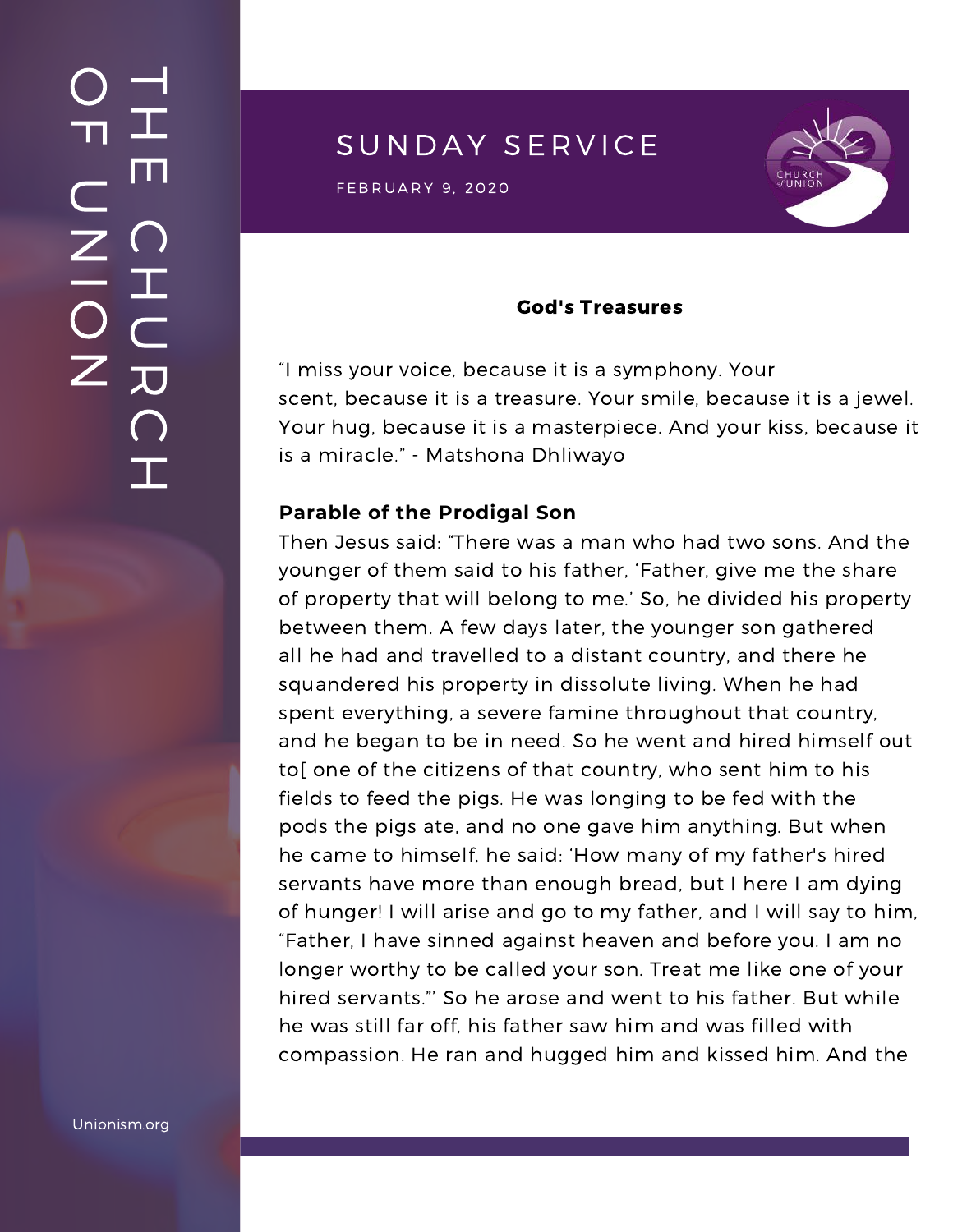# SUNDAY SERVICE

FEBRUARY 9, 2020<br>External of the Second Contract of the Second Contract of the Second Contract of the Second Contract of the Se



son said to him, 'Father, I have sinned against heaven and before you. I am no longer worthy to be called your son.' But the father said to his servants: 'Quickly, bring the best robe, and put it on him, put a ring on his hand, and sandals on his feet. And bring the fattened calf and kill it, and let us eat and celebrate. For this son of mine was dead, and is alive again. He was lost, and is found.' And they began to celebrate.

"Now his older son was in the field, and as he came and approached the house, he heard music and dancing. He called one of the servants and asked what was going on. He replied: 'Your brother has come, and your father has killed the fattened calf, because he has received him back safe and sound.' But he was angry and refused to go in. His father came out and began to plead with him. But he answered his father: 'Listen, after all these years I have served you, and I never disobeyed your command, yet you have never given me even a young goat, so that I might celebrate with my friends. But when this son of yours came back, who has devoured your property with [prostitutes,](https://www.yoganandacommunity.com/new-awakening-churches-paramhansa-yogananda/) you killed the fattened calf for him!' Then the father said to him: 'Son, you are always with me, and all that is mine is yours. It was fitting to celebrate and rejoice, for your brother was dead, and has come to life. He was lost, and has been found."

- The Holy Bible, New Testament, Luke 15:11-32, Parable of the Prodigal Son

Unionism.org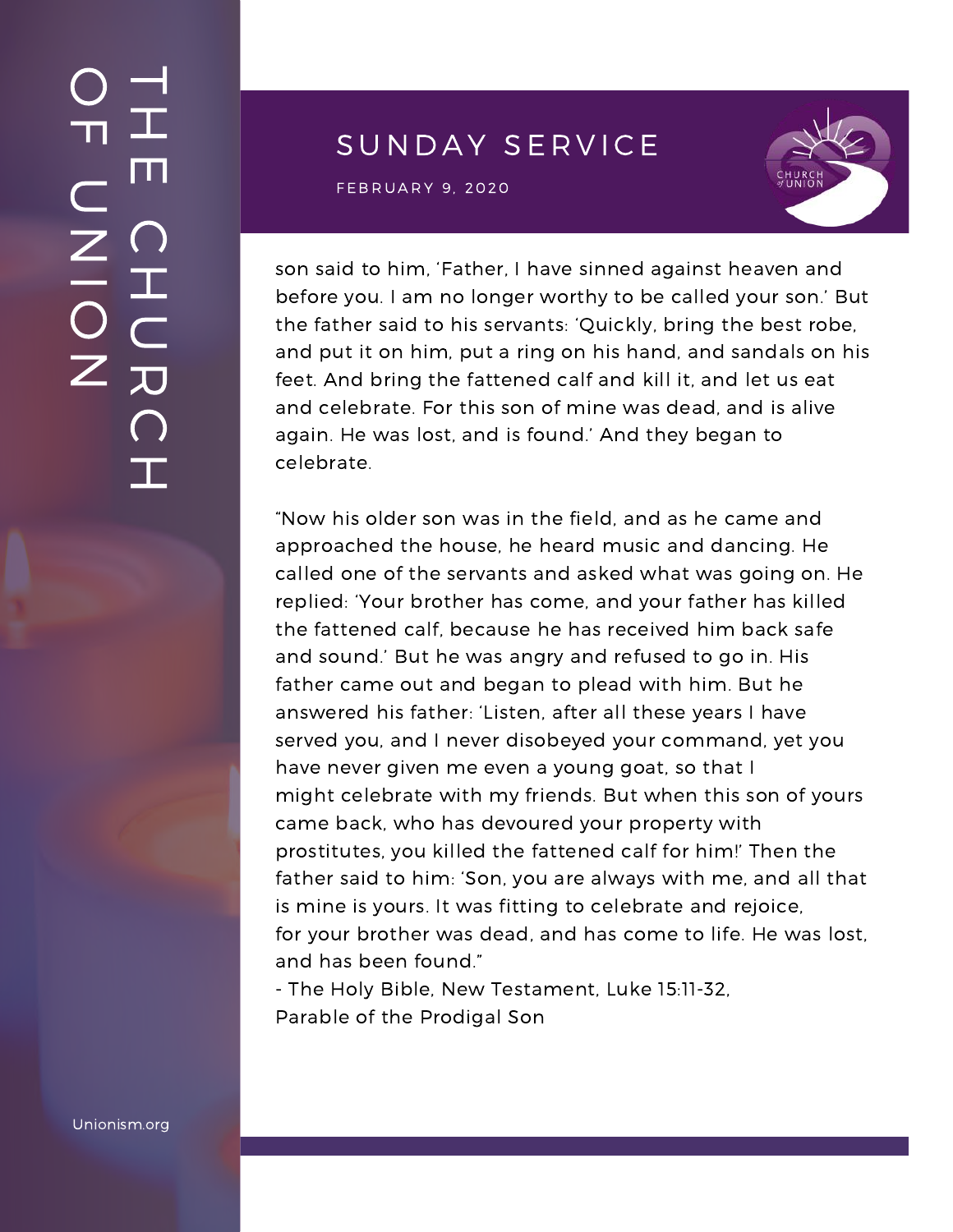# SUNDAY SERVICE

FEBRUARY 9, 2020<br>External of the Second Contract of the Second Contract of the Second Contract of the Second Contract of the Se



"When the elder devotee heard this that his brother returned and there was a party, he was puzzled and would not go near the presence of the father. Therefore, the cosmic consciousness approached him through his intuition with some spiritual thoughts and inner perceptions. But the elder devotee in his vision vibrated his perplexity: 'Heavenly father, behold these many years I have honoured and worshiped thee faithfully in cosmic consciousness. Never have I broken thy commandments, nor transgressed thy divine laws.' The heavenly father vibrated the following intuitive wisdom into the heart of the misunderstanding advanced devotee. Devotee's son: 'You are ever in my cosmic consciousness in the feast of truth, including the calf of wisdom has always already been yours. You should not feel less, because we felt it fit and proper to especially celebrate with cosmic joy for your own lost brother, who was spiritually dead and is now divinely alive. Back again in our kingdom, enhancing our joy as well as your joy. Rejoice!'"

- The Second Coming of Christ, Course 58, By Paramahansa Yogananda.

Lord Krishna states: "I am impartial towards all beings. To me none is hateful, none is dear. But, those who give me their hearts love are in me, as I am in them. Even a consummate evil doer who turns away from all else to worship me exclusively may be counted among the good, because of his righteous resolve he will fast become a virtuous man and obtain unending peace. Tell all assuredly that my devotee never perishes. Taking shelter in me, all beings can achieve the supreme fulfilment."

- Bhagavad Gita, Chapter 9, Verse 27-32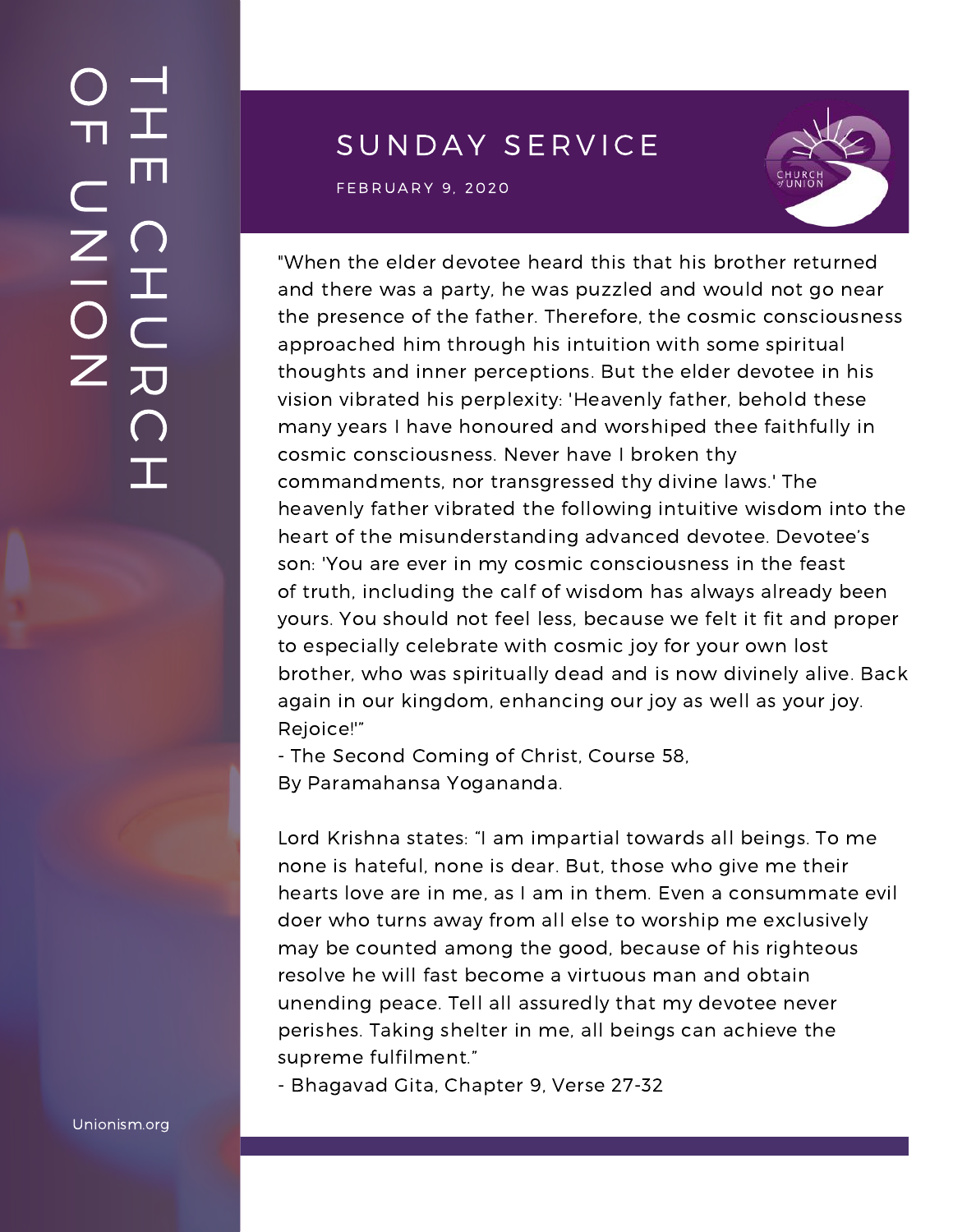# SUNDAY SERVICE

 $\mathsf{FEBRUARY \: 9, \: 2020} \ \blacksquare$ 



#### **As stated by Shaleia:**

"No matter how long a dreamer in dream land deems himself a wicked man, on waking he becomes free from that identity of being an evil person. Even if a soul has passed through many incarnations of evil, its delusive habits fall away and are forgotten instantaneously as soon as that soul wakes up in ecstasy of self-realisation of its inner unwreckable goodness. Every being came from God and even in a forgetful dream of mortality everyone remains a potential sleeping God."

#### **Jeff and Shaleia's Opening Prayer:**

I am the only child of God, forever part of Him. I am created by Him in Perfection, and there I always remain.

My mind is my sanctuary where I keep His Holy Creation sacred.

I will only allow in His Voice. I will only accept His Word.

Today I will hear the Word of God.

I surrender myself to His Teachings through His Divine Channel.

I will honor what He has spoken and accept it as His Will.

I will be obedient to His Word, for this is my Salvation.

In Christ's Name, Om Amen.